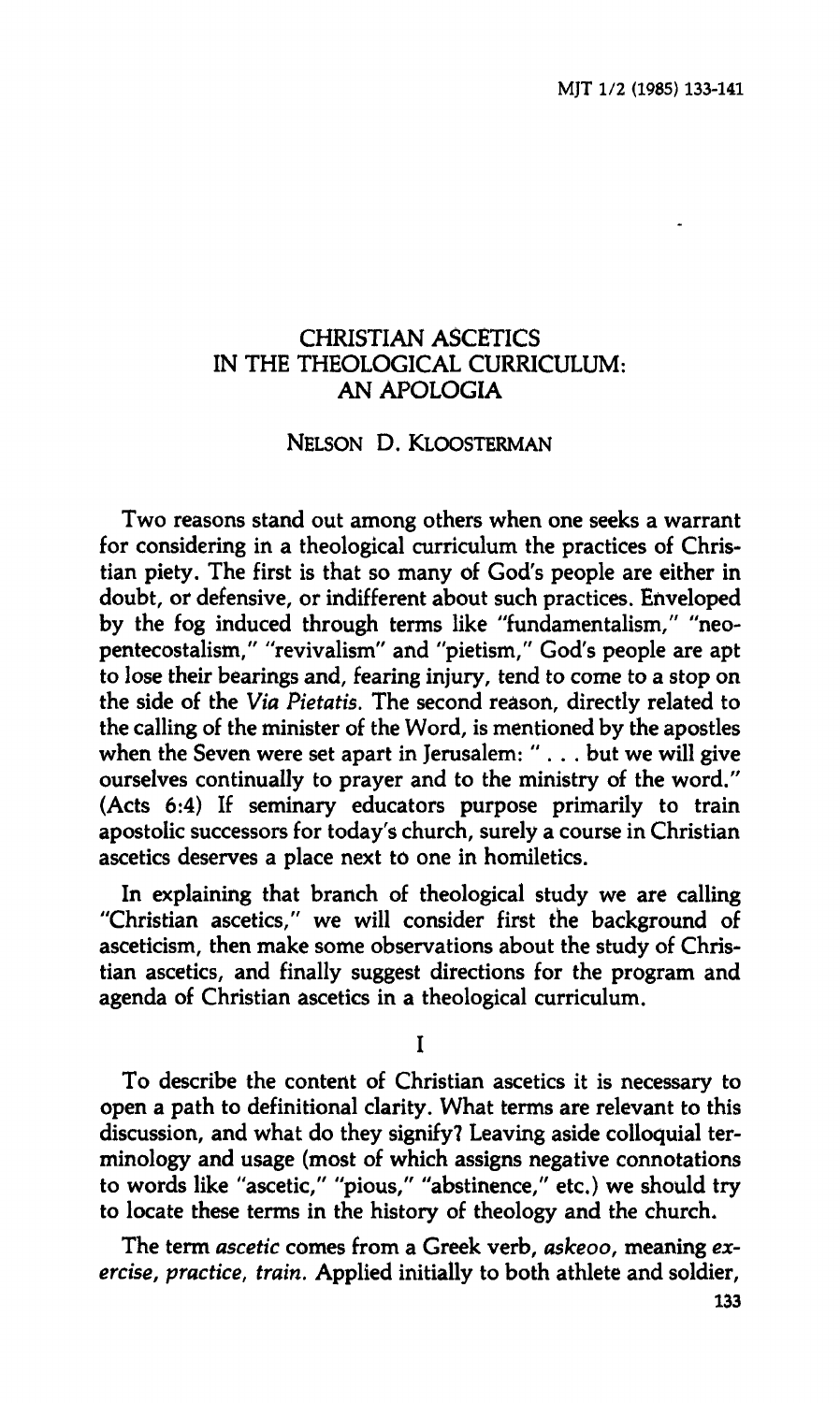**the term's constitutive elements of self-denial and abstinence from certain comforts and pleasures come to receive a religious cast.<sup>1</sup> Such exercises are said to be associated in Scripture with certain practices (fasting) and offices (priests, Nazirites). Although the word** *askeoo* **appears only once in the NT (Acts 24:16: "This being**  so. I myself always strive [askoo] to have a conscience without of**fense toward God and men." NKJV), both the Pharisees and the Lord Jesus encouraged their disciples in discipline and self-denial (Mt 4:2; Lk 2:37; Acts 13:2). The apostle Paul called himself a Christian in training (1 Cor 9:24-27; 1 Tim 4:7f).** 

**The historian Philip Schaff called asceticism "a rigid outward self-discipline, by which the spirit strives after full dominion over the flesh, and a superior grade of virtue. "<sup>2</sup> Though not unique to the Christian religion, the "ascetic principle" governed all piety and morality in the early and medieval church. Part of asceticism's philosophical justification lay in the belief that man is or becomes partially divine. Either man's soul, seen as something opposed to his body, shares in God's being (dualism), or man is but a lower form of Divine Spirit (monism).<sup>3</sup> Ascetic practices were designed to elevate man, to assist his ascent to Being, or Spirit. Purification from creaturely pleasures, desires and comforts,** *and* **religious pursuit of union with the divine, constituted the aims of renunciation and engagement. Extremism characterized asceticism from its earliest days; both extreme renunciation and extreme licentiousness were rooted in views of the relationship between body and soul, between matter and spirit. The church suffered the dualistic Manichaeans and the monistic Stoics; Plato and Paul were partners, not opponents.** 

**In his** *Stromata* **(IV.22) Clement of Alexandria characterized the entire Christian life as** *askeesis,* **or exercise. This development involved the shift from mere exercise to a spiritual exercise, extending further to the practices of voluntary renunciation of permissible natural enjoyments. Asceticism entailed not the bearing of burdens born by all humans, nor bearing the added burdens shouldered by Christians, but performing those voluntary, non-required acts of pure love for Christ. Nor was it exhausted by practices of private piety; its socio-cultural impact in the early and medieval church shaped institutions that still survive. Basil of Caesarea, called the father of monasticism, exercised formative influence on asceticism by maintaining its connection with the church under the bishops, and by retaining its social usefulness. Under his direction hospitals 134**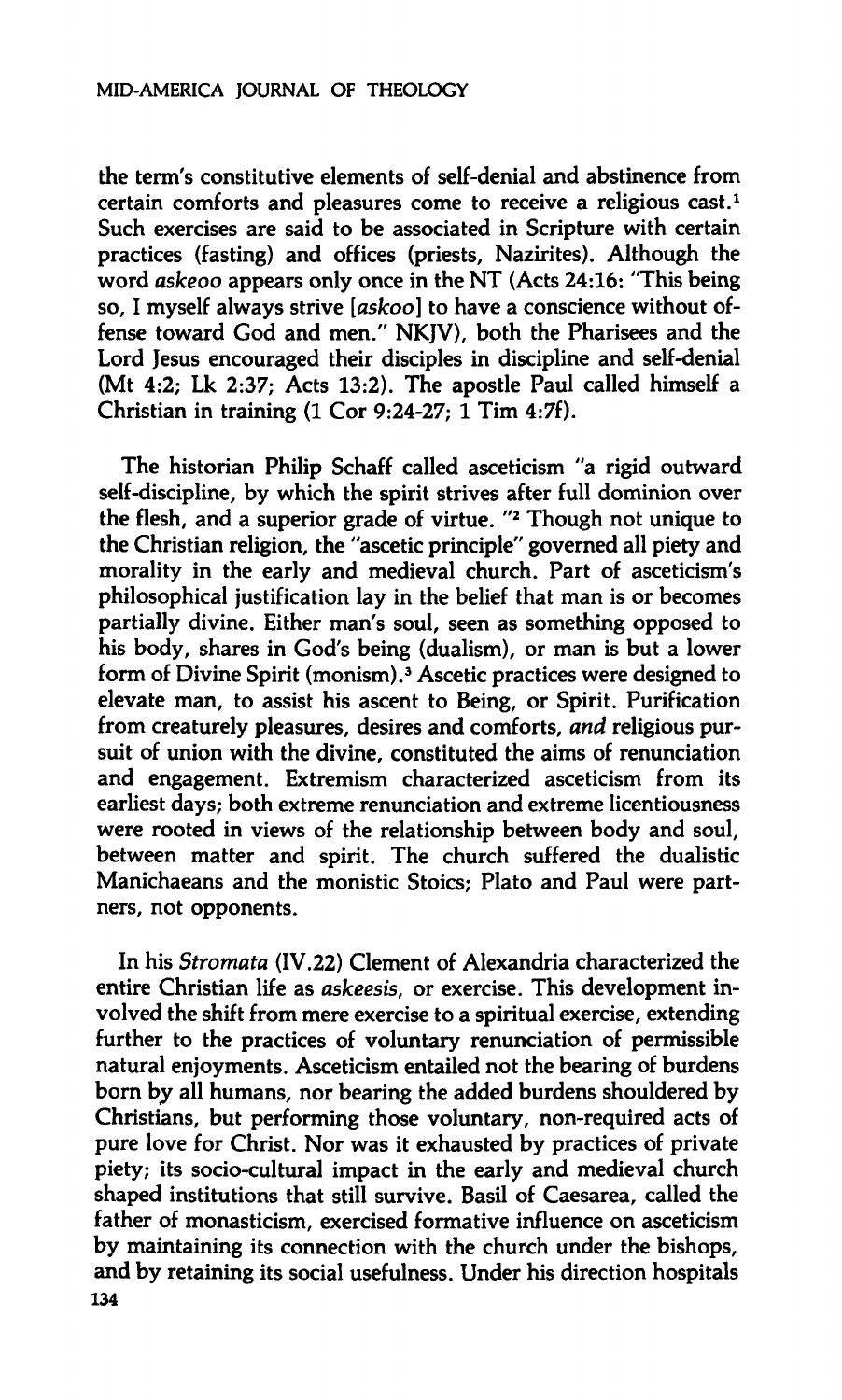**and leper settlements, relief distribution and education were organized.<sup>4</sup>**

**Nevertheless, asceticism tended toward social and moral isolation. Withdrawing from the congregation and the village, ascetics took refuge from "the world" by dwelling in desert settlements and monastery cloisters. Christian morality was of two kinds: the counsels of perfection (voluntary renunciation of marriage, property, etc.) formed the agenda for the few, while the rest followed the precepts of ordinary Christian living.** 

**This ascetic isolation participated in the broader shift away from Biblical piety reflected in the progressive separation of liturgy from life, of worship from work. This shift to what James B. Jordan calls "mysteriological" piety—a trust in the sanctifying power of the cult (us)—replaced joyous worship with legalistic technique as various ceremonies and features were added to worship, features that had no organic relationship to divine design for life in creation.<sup>5</sup>**

**If the goal of Christian asceticism in the ancient and medieval church was perfection, the Reformation's resounding rejection of synergism required an entirely new foundation for the practices of**  *askeesis.* **Sin is a matter of the heart, not the flesh; monasticism had ignored both the call to be in the world and the presence of the world in the monastery. Luther's teaching about calling** *(vocatio)*  **led Protestants to view daily life as the practice of piety, and Calvin's focus on obedience to the Law of God in everyday life contradicted the moral and social isolation of asceticism. Notice Calvin's title for the first edition of his** *Institutes: The Institute of the Christian Religion, Containing almost the Whole Sum of Piety*  **... . A** *Work Very Well Worth Reading by All Persons Zealous for Piety,* **. . . . 6 Indeed,** *pietas* **(piety) covered much of what we today understand by ethics. But there was more to** *pietas* **(suggesting perhaps that there should be more to our understanding of ethics!); someone has defined** *pietas* **as** 

**the personal confidence in, reverence for, and fear of God that conduces to true worship of and devotion to God. Thus, piety, together with devotion** *(cultus)* **constitutes true religion** *{religio).<sup>7</sup>*

**Accordingly, in contrast to the** *Summum theologica* **of Thomas, Calvin offered the world his** *Summum pietatis* **for the re-formation of Christian piety gone astray!** 

**Those recommending modern asceticism empty the term of**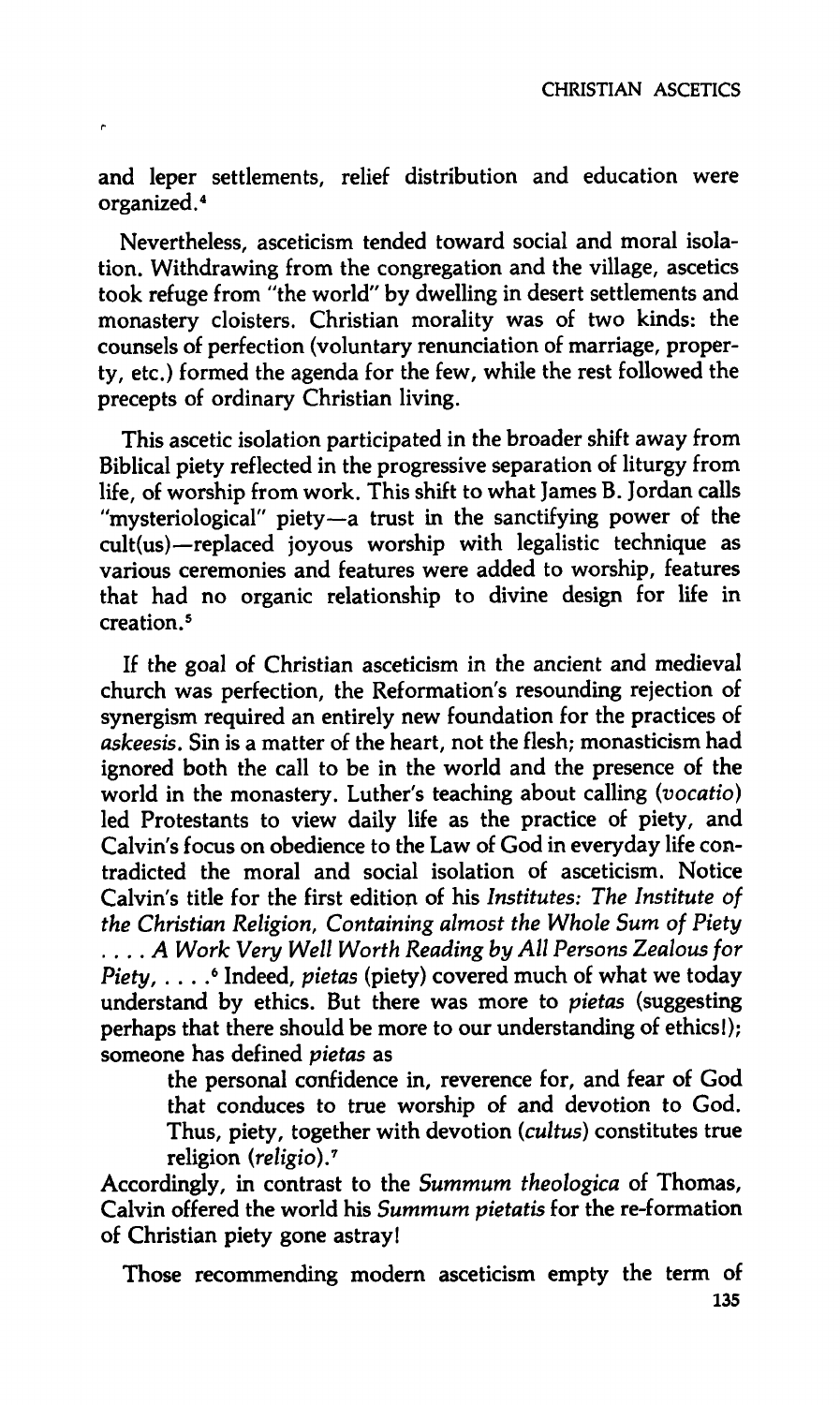**many of its historical and radical connotations. George Maloney, for example, urges upon us an asceticism consisting of "any conscious self-control and systematic exercise of the Christian life in the light of obtaining the goal." (Cf. Phil 3:13-15) Virtually any practice would qualify as ascetic which assisted in overcoming obstacles to love of God and neighbor.<sup>8</sup> Concluding her historical analysis of ancient and medieval asceticism with specific recommendations for modern practices, Margaret Miles insists that the inseparability and integrality of body and soul must set the ascetic agenda. Practices perennially beneficial include fasting (also from the mass media!), meditation and prayer, physical exercise, temporary periods of celibacy (?), solitude, concentration and silence. The goals of modern ascetism, appropriately culturized in twentieth century garb, "include self-understanding, overcoming of habituation and addiction, gathering and focusing of energy, ability to change our cultural conditioning, and the intensification or expansion of consciousness."<sup>9</sup>**

**II** 

**We wish to distinguish the study of** *Christian ascetics* **from the study of historical or theological aspects of Christian asceticism. (Perhaps a terminological parallel might be found in "Christian ethics.") The study of Christian ascetics has indeed been a part of the theological curriculum in the past. Termed by some "ascetical theology," this branch of study dealt with "the ordinary means of Christian perfection—e.g., the disciplined renunciation of personal desires, the imitation of Christ, and the pursuit of charity."<sup>10</sup> Ascetical theology received developed attention in Roman Catholic thought, and was divided by Thomas Aquinas into: 1) the purgative way (stressing cleansing the soul from sin); 2) the unitive way (focusing on union with God); and 3) the illuminative way (emphasizing the practice of positive Christian virtue). In its broadest sense, ascetical theology covered the study of Christian discipline and the spiritual life, presuming as it did that the Christian life is inherently a** *struggle.* 

**The matter of Christian ascetics is not foreign to Reformed theology. Gisbert Voetius (1589-1676) understood ascetics to involve that theological teaching or that part of theology treating the method and description of the exercises of piety.<sup>11</sup> In his 1664 publication** *Ta Asketika sive Exercitia Pietatis,* **Voetius expounded in detail on the practices of prayer, meditation, contrition, fasting, silence, and more. Abraham Kuyper (1837-1920) accorded Chris-136**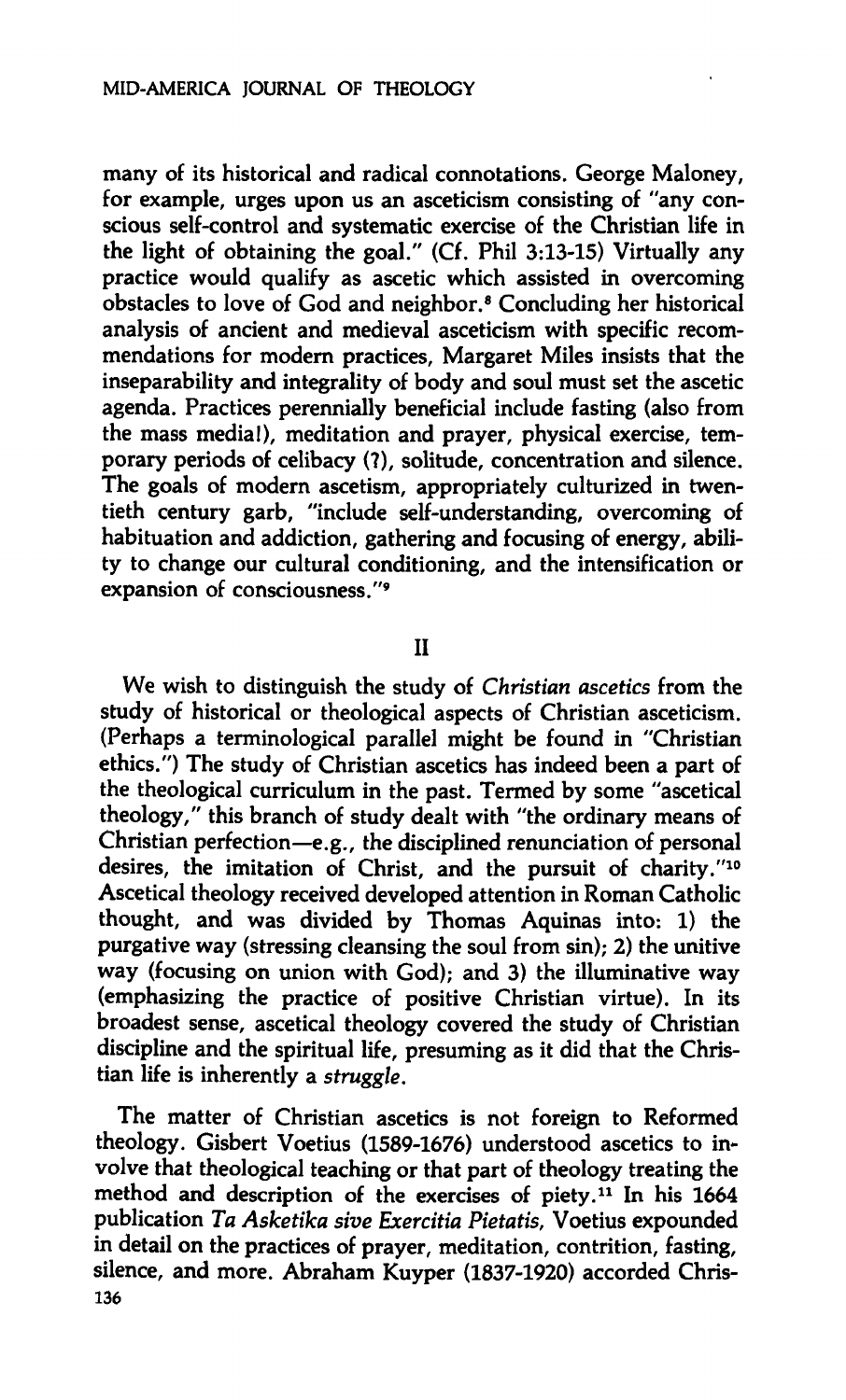**tian ascetics a place under Dogmatics, more particularly. Theological Ethics. In his view.** 

*Ascetics* **belongs to the pedagogical section of theological ethics, the part dealing with the mediae iustitiae [tools for righteousness] for the regenerated. For in the measure that the child of God devotes himself, aside from particular moral obligations, to generally equipping himself better against Satan, the world and his own flesh, and to dwelling more in the Tent of the Lord, to that degree the path he has to travel to reach that goal can properly constitute an object of investigation, and thus form a distinct subject called**  *Ascetics.<sup>12</sup>*

**Another continental theologian, W. Geesink (1854-1929), devoted considerable discussion to this subject in his** *Cereformeerde Ethiek.*  **Christian ascetics he defined as "the teaching concerning the means which a Christian has to employ for the forming of his own Christian character."<sup>13</sup> The** *need* **for the practices of Christian piety he found succinctly expressed in the Canons of Dort, V, 2:** 

> **Therefore daily sins of weakness spring up and defects cling to even the best works of God's people. These sins and defects are for them a constant reason for humbling themselves before God, for fleeing to the crucified Christ, for putting the flesh to death more and more through the Spirit of prayer and by holy exercises of godliness** *[sancta pietatis exercitia],* **and for panting after the goal of perfection, until at last, delivered from this body of death, they reign with the Lamb of God in heaven.<sup>14</sup>**

**The practice of Christian ascetics is not an end in itself, but a means to another goal: performance of the Christian's moral duty to his fellowman according to God's will. Christian ascetics is characterized positively as exercise, spiritual-psychological gymnastics, and negatively as abstinence and renunciation. But both are for the goal of victory. Geesink roots this discussion in Lord's Day 33 of the Heidelberg Catechism, which speaks of the twofold nature of Christian conversion as** *mortificatio* **and** *vivificatio.* 

> **Ascetics has to point out the adminicula [aids] for the mortification of this old man and the vivification of the new, both in the area of active holiness and in that of selfpurification; the former affects the inner and the latter touches the external lifestyle and walk.<sup>15</sup>**

**These aids to virtue** *(adminicula virtutis)* **Geesink identifies at great length. Generally speaking, we may consider God's providential leading as an aid to virtue; it implies a** *path* **along which we are per-**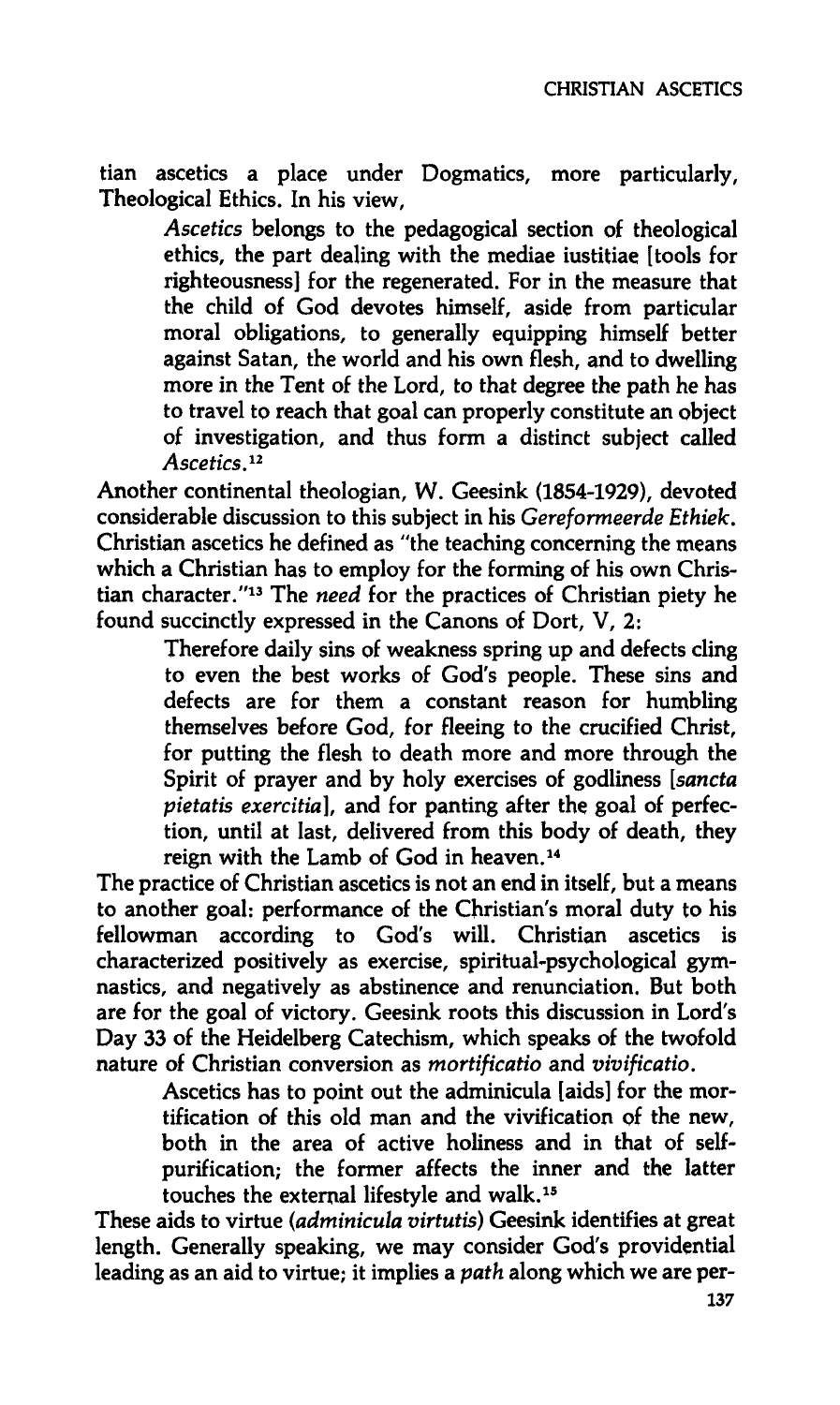**sonally led, with a beginning, an end, and a direction. God's personalized leading in terms of our occupation, personal talents and qualities, familial status, and so forth, seeks to form and shape our character. Careful, Scripture-guided reflection on this leading is a necessary means toward self-cultivation and self-improvement.** 

**Geesink proceeds from his theological-confessional starting point to describe two kinds of helps:** *cathartic* **(negative) and** *gymnastic*  **(positive). The former involve the exercise of self-purification through temporary abstaining from natural pleasures and things of life (cf. 2 Cor 7:1; 1 Cor** *5:7;* **Rom 8:13). These voluntary practices include fasting (he refers in this connection to the Heidelberg Catechism, QA 109; Mt 6:24; 1 Cor 6:12; 7:5; 9:27) and wakefulness.<sup>16</sup> The gymnastic aids (cf. 1 Tim 4:7) include oratio, meditatio and temptatio (the latter means "self-examination"; cf. 2 Cor 13:5a; Prov 5:23). These cathartic and gymnastic helps must never be separated from one another; the proximate goal of both is what Scripture calls sobriety and watchfulness (1 Thess 5:6). Watchfulness, "the uninterrupted focus of the soul on the highest good," and sobriety, "abstinence from enjoyments which would obstruct the sovereignty of the highest good," characterize the Christian lifestyle necessary for victory.** 

## **Ill**

**Because the study of Christian ascetics tends to "fall between the cracks" of most modern theological programs, one might simply rejoice at its inclusion** *anywhere* **in the curriculum—in church history or biblical-theological courses, even "practical" courses in "ministry." Moreover, Christian ascetics is the kind of subject that is related to virtually every department of theological study. It has an historical feature, a doctrinal aspect, a biblical foundation and a pastoral aim.** 

**There appear to be three possible approaches available to us for programming Christian ascetics into a theological curriculum:** 

- *Inter-disciplinary approach:* **treat Christian ascetics as a component of each course in the curriculum.**
- *Departmental approach:* **following the pattern of "missiology," one could create a separate department for teaching Christian ascetics (eventually with special degree programs and institutes).**
- *¥ocal·approach:* **assign Christian ascetics to an existing department of theological study; this approach would not exclude con-**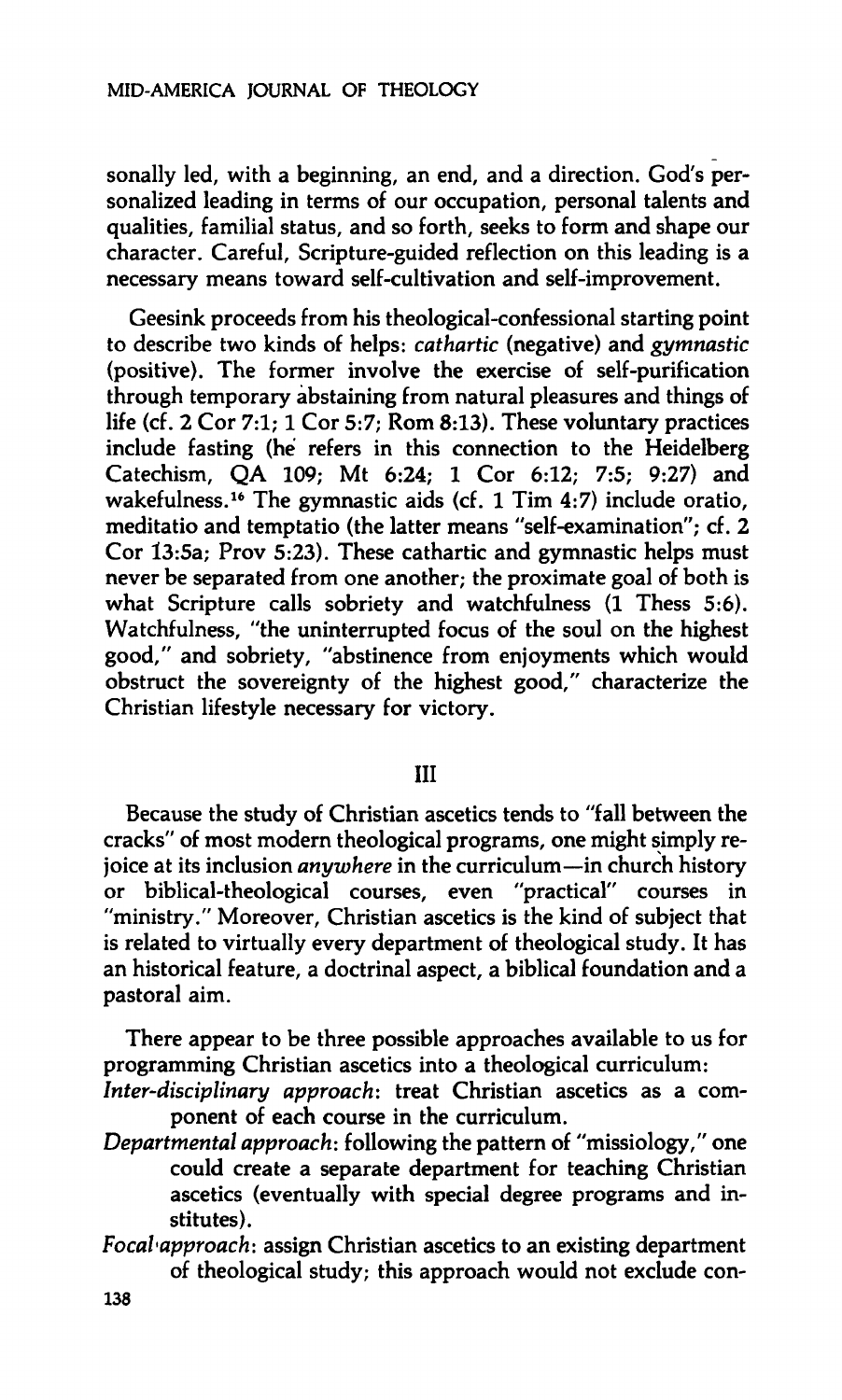**siderations germane to other departments of study, but would proceed from a starting point within one department. There is in Reformed theology a strong historical argument for the focal approach, for placing it within Christian ethics. Viewing Christian ethics broadly as "reflection on the responsible activity of man toward God and his neighbor,"<sup>17</sup> we would describe Christian ascetics generally as** *reflection on man's responsible action toward God according to the First Table of the Decalogue.* **Although love for one's neighbor can also be construed as love for God, insofar as it accords with His commandments, nevertheless, to indicate that portion of Christian piety directed principally and supremely to the reverential devotion to and fellowship with God, we include in our definition a reference to the First Table of the Law. After all, our moral responsibility** *to God* **may not be swallowed up into the performance of our duty** *to mani* **This was recognized by John Calvin when, commenting on Luke 2:25 ("Now there was a man in Jerusalem, whose name was Simeon, and this man was righteous and devout, . . . ." RSV), he suggests that** *"Devotion* **and**  *Righteousness* **related to the two tables of the law, and are the two parts of which an upright life consists."<sup>18</sup> Our general definition seeks to identify the** *subject* **(responsible man), the** *essence* **(responsible action towards God), and the** *norm* **of Christian ascetics (the First Table of the Law).** 

**Our starting point is formed in part by the Heidelberg Catechism, Lord's Days 34-38 (First Table of the Decalogue) and 45-52 (the Lord's Prayer). Although these appear in that section of the Catechism dealing with gratitude for** *salvation,* **gratitude is and always has been relevant to** *creation* **as well. James Jordan points to the creational, patterning significance of the sabbath/thanksgiving "interruption" in Adam's life, a moment between taking hold of creation (the sixth day) and working with it (the eighth day). Man images his Maker in his use of creation, with one difference: man is to say "thank you" to God as he works.** *This* **is Christian piety. It is a religious "sense" pervading the work of God's redeemed children in all of creation.<sup>19</sup>**

*Ora est labora,* **and this characteristic of all piety permits its theological description, analysis and evaluation. Courses in Christian ascetics would integrate Biblical givens, historical analyses, doctrinal considerations and pastoral prescriptions. Christian ascetics engages in systematic reflection aided by exegetical and historial conclusions, informed by liturgical-pastoral consciousness. The theological study of Christian ascetics must expose** 

**139**  $\bullet$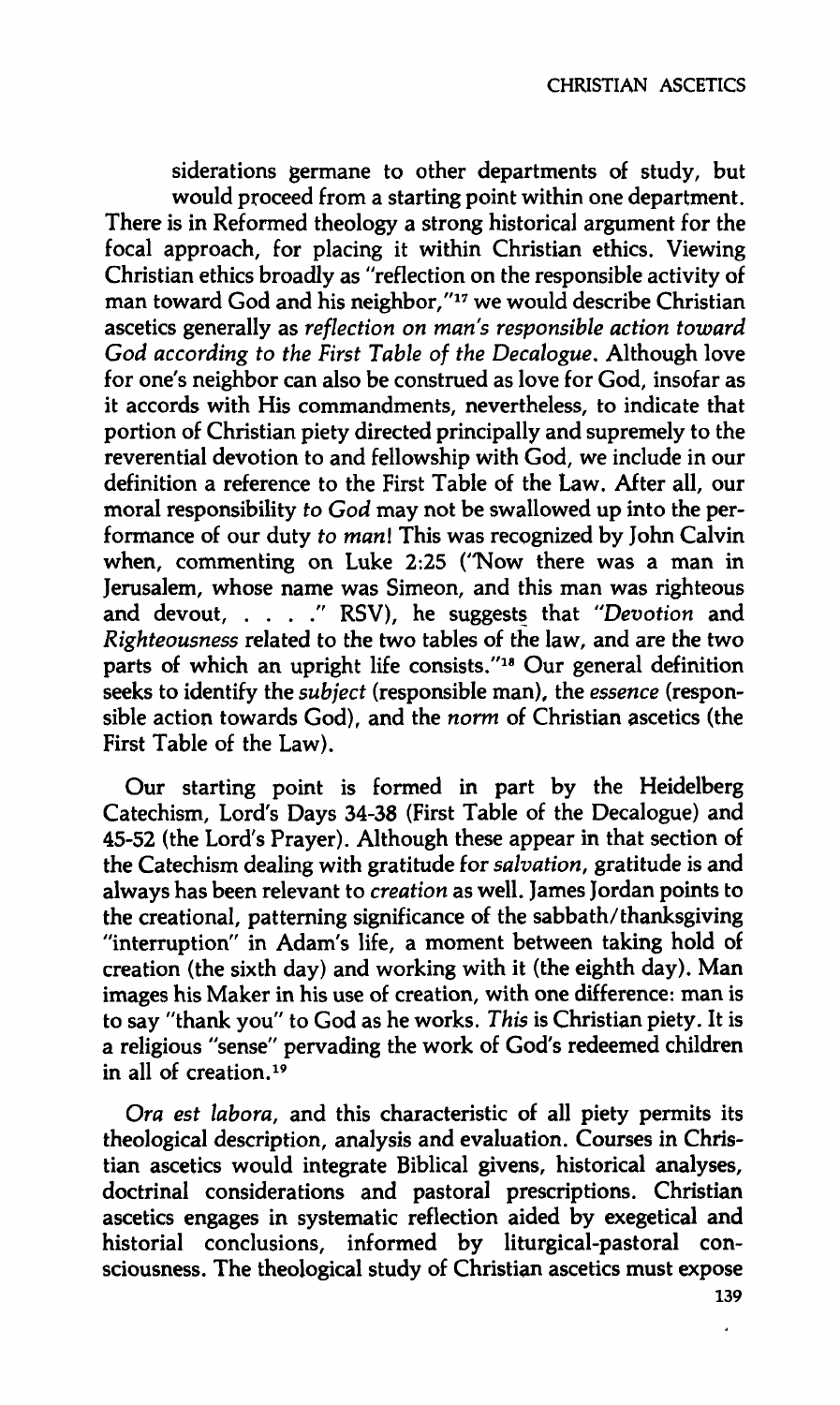**dangers in modern piety: not only individualism, technique-ism, casuisticism, but also activism, social moralism, and faddism. But beyond that, it has the rich opportunity to encourage Biblical reflection on the personal, private, devotional application of doctrine to life.** 

**The curricular program would include attention to Scriptural teaching concerning the exercises of Godward obedience, and to their practices, motives and perversions in Christian church history. Theological ethics must consider the implications of creation, fall, redemption and consummation also for the practice of godliness. What is the relationship between personal piety and cultural obedience? Do joining the protest march and joining the prayer group constitute two distinct, but equally valid forms of Christian piety, or are they contradictory testimonies? What is the Fall's effect on man's liturgical piety? How should the doctrine of Creation inform the enjoyment-abstinence dynamic of Christian living? May fasting, meditation, forms of Christian devotion, wakefulness, etc. be prescribed now that Christ has come?** 

**We conclude our brief** *apologia* **for a theological-curricular consideration of the practices of Christian piety with the hope that this aspect of Christian existence may receive more exegetical and theological analysis among Reformed pastors, theologians and leaders. In our time, as the twentieth century conceives and bears its technological children, nurturing them in impersonal and humanly sterile ways, such attention to meaningful practices of personal fellowship through godliness seems a healthy contribution to cultural morality. After all, what does the Lord require of us in addition to doing justice and loving mercy, but to humbly** *walk with* **our God (Micah 6:8).** 

## **NOTES**

<sup>1</sup>Baker's Dictionary of Christian Ethics, s.v. "Asceticism," by Howard Tepker.

**<sup>2</sup>Philip Schaff,** *History of the Christian Church,* **8 vols. (Grand Rapids: Eerdmans, 1910), 1:388.** 

*<sup>3</sup>The Encyclopedia of Christianity,* **s.v. "Asceticism," by Rousas J. Rushdoony. The reader is referred to a thorough analysis of this philosophical-historical aspect of asceticism in** *The Library of Christian Classics,* **26 vols. (Philadelphia: Westminster Press, . . . .), vol. 12;** *Western Asceticism,* **by Owen Chadwick, ed. Interestingly, Chadwick argues that attributing second century devotion to virginity and celibacy to a depreciation of the physical body is historically inadequate, since a 140**